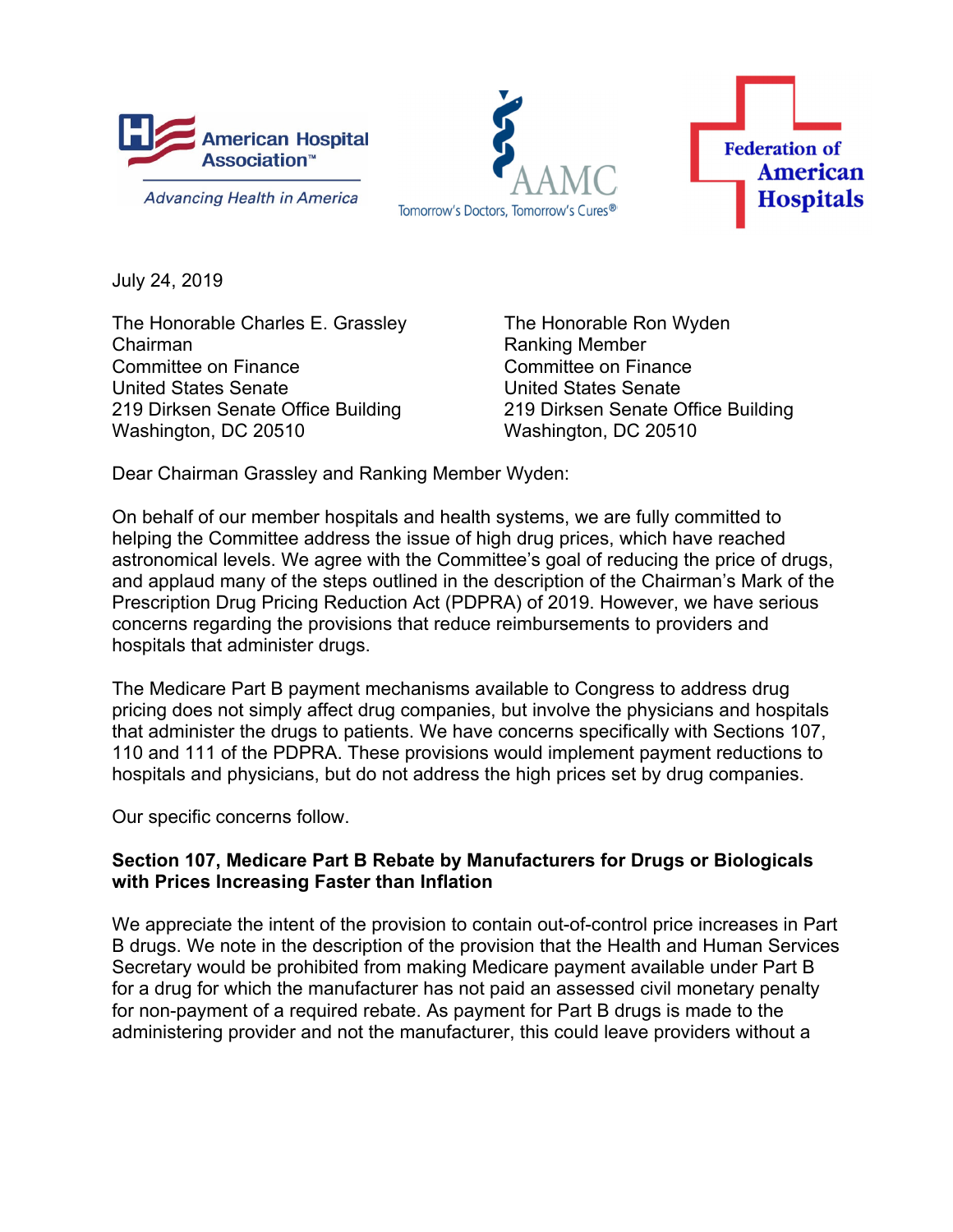The Honorable Charles E. Grassley The Honorable Ron Wyden July 24, 2019 Page 2 of 3

critical source of payment for drugs already purchased and needed for patient care. In addition, to the extent an affected drug is single source, it would leave providers without an option for an alternative product. We ask that you consider this concern as you move the legislation forward to avoid harm to patients and providers.

## **Section 110, Establishment of Maximum Add-on Payment for Drugs, Biologicals, and Biosimilars**

Currently, Medicare pays providers for most Part B drugs, biologicals and biosimilars furnished in a hospital outpatient department, physician office and ambulatory surgical center at the average sales price (ASP) plus 6% and pays for new drugs during their first two quarters on the market at wholesale acquisition cost plus 3%.

This provision would establish \$1,000 as the maximum add-on amount that a provider can be paid for a separately payable drug, biological or biosimilar. The current payment system sets our members up as purchaser and administrator of drugs. Not every infused drug costs \$10 (a 60 cent fee to administer) or \$20,000 (\$1,200 paid to administer). The ASP plus 6% statutory formula was intended to serve as a buffer to help address the gap between the manufacturer-reported ASP rate and the average purchase price across providers, which varies due to factors such as prompt-pay discounts, wholesaler markups and sales tax. However, the 6% add-on was implemented for other reasons as well. Specifically, due to the two-quarter lag in the data used to set the ASP plus 6% payment rate, the percentage add-on also provides protection for hospitals and physicians when price increases occur and the payment rate has not yet caught up. This protection already has been eroded by the impact of the budget sequester on the current ASP add-on, making the effective add-on after sequester ASP plus 4.3%, according to the Centers for Medicare & Medicaid Services and the Medicare Payment Advisory Commission. Under the proposed provision, after also being subject to the sequester, it is unlikely that the add-on payment would be sufficient to cover the costs to a hospital.

In addition, the add-on to ASP also is intended to cover pharmacy overhead costs, such as drug storage and handling costs. Many of the drugs used in hospitals require special handling, storage and training. Retaining an adequate add-on to ASP is critical to ensuring continued access to drug therapies for beneficiaries receiving care in hospitals and in physician practices that utilize such drugs with high handling expenses. Simply removing the higher reimbursement creates an imbalance from what was intended under the ASP plus 6% system. Medicare outpatient margins are already at -16.6%<sup>1</sup>, and this provision will further erode hospital outpatient margins and put access and quality of care at risk for the most vulnerable of Medicare beneficiaries.

<sup>&</sup>lt;sup>1</sup> This is the simple average of OPPS hospitals' individual Medicare operating margins, based on 2017 Medicare cost report data.